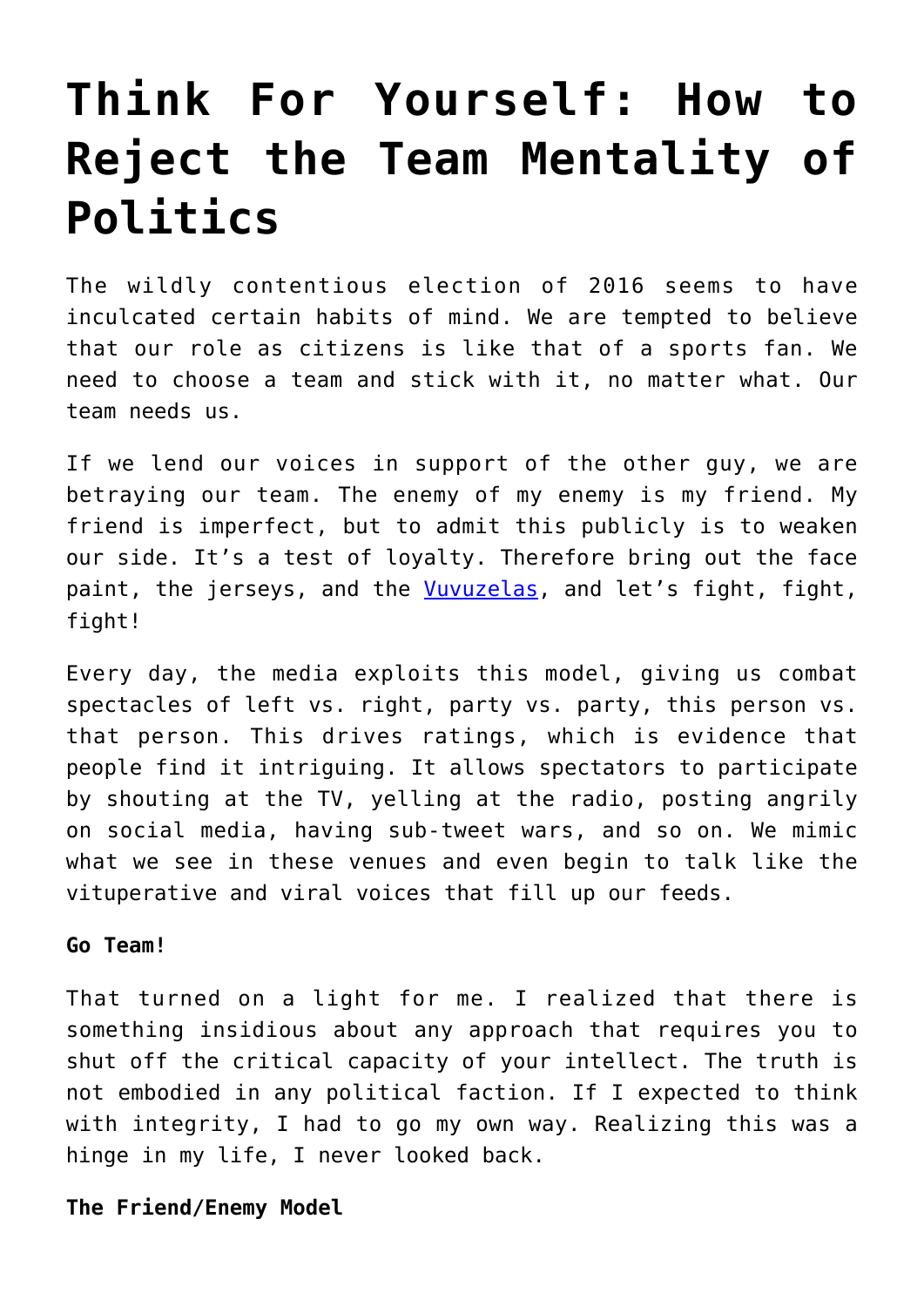To be sure, putting your brain on the shelf for political advantage has a long philosophical tradition behind it. There are of course the Marxists, who tag people as exploiters or the oppressed based on class identity – and their modern successors who apply these designations, to the point of absurdity, to a huge range of characteristics of race, sex, religion, physical ability, and gender identity. To them, life can be nothing but conflict.

But it's not just a left-wing problem. Have a look at the work of [Carl Schmitt –](https://fee.org/articles/carl-schmitt-the-philosopher-of-conflict-who-inspired-both-the-left-and-the-right/) a right-wing Hegelian/Nietzschean – and his 1932 essay "[The Concept of the Political](https://en.wikipedia.org/wiki/The_Concept_of_the_Political)." (If you already know something about the situation in German academia in 1932, you can guess the rest.)

To Schmitt, to be political is the highest calling of the human person, and this always means separating people according to friends or enemies. He despises classical liberalism and economics precisely for the reason that they attempt to obliterate the friend/enemy distinction, replacing it with trade, cooperation, and forms of competition in which every competitor wins.

On what basis does politics make the friend/enemy distinction? Schmitt says it has nothing to do with norms or even high theory. "In its entirety," he writes, "the state as an organized political entity decides for itself the friend-enemy distinction."

But what does it mean to be an enemy? It refers to "the real possibility of physical killing." Without bloodshed, it means nothing, which is why "war is the existential negation of the enemy. It is the most extreme consequence of enmity."

?So let's review. To be political is the essence of life, according to Schmitt. The core of the political means to be willing to kill enemies. Therefore, we might conclude from his writings, death itself is the essence of life. Thus did Carl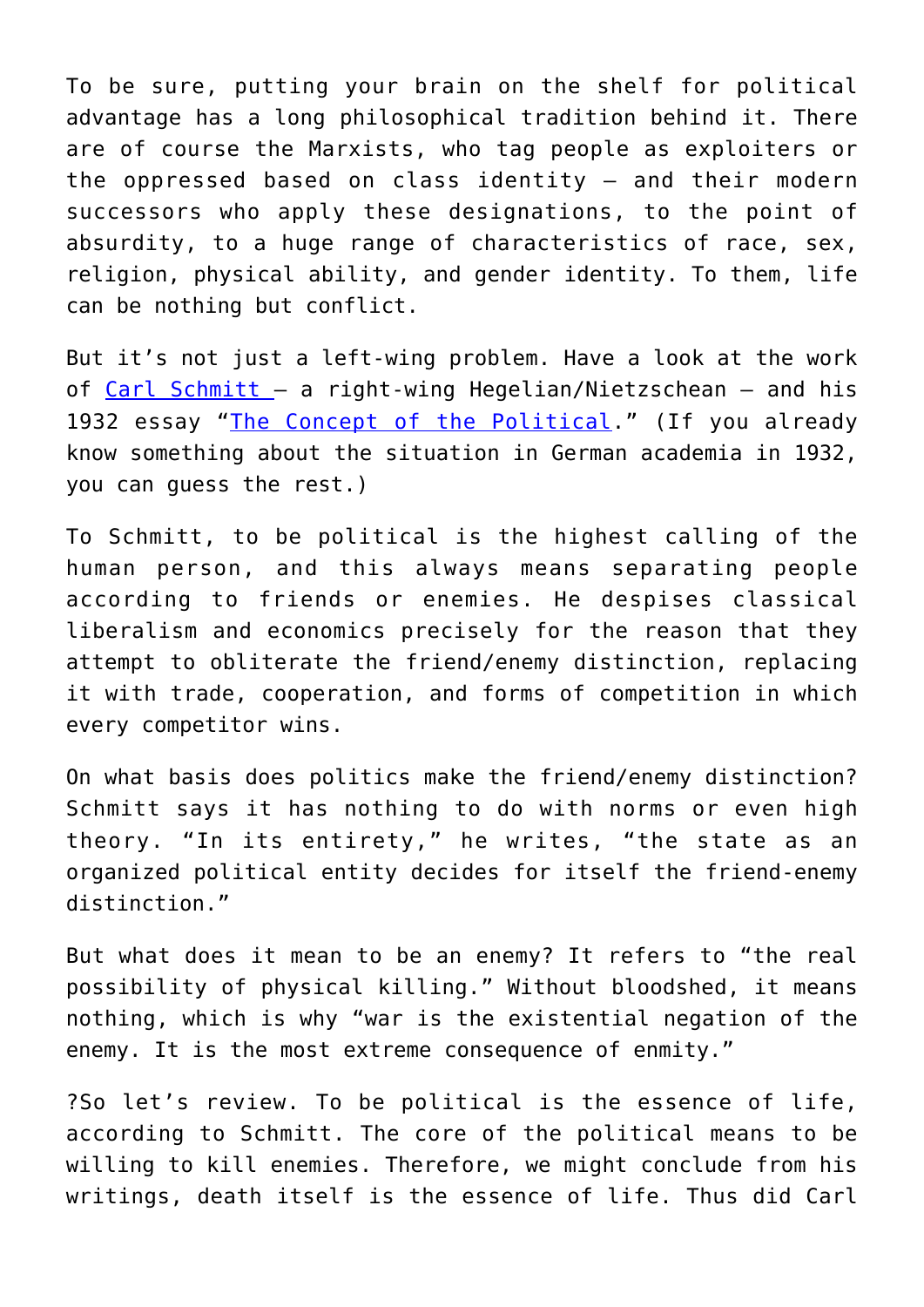Schmitt become the leading philosopher of National Socialism and the intellectual font of what became the Holocaust.

## **Elections and Warfare Sociology**

It's true that the friend/enemy model makes sense to many people during the election season. We are all empowered with the vote. We feel a great sense of responsibility for how we use it, despite overwhelming evidence that your one vote will not swing an election. It's mostly symbolic, but it matters, because people like participating in the democratic process, gaining power for friends and obliterating the enemy.

But the election is over. Why does this attitude persist even though no one in politics and government will be asking for our presidential vote for another four years? It's a kind of addiction, a mental habit that gives us considerable pleasure. Maybe it's primal, an instinctual form of low-grade violence that Freud suggests we need to overcome to have civilization.

In practice, what does blindly cheering for one team over another in politics achieve? Nothing good, in my view. It becomes psychologically debilitating to expend so much time and energy on it. Indeed, politics pursued in this fashion is [poison to the human spirit](https://fee.org/articles/why-politics-is-depressing/). It relies on sustaining a level of hate that is toxic for anyone who wants to live a full life.

## **The Problem of Trumpism**

The problem is compounded by the lack of intellectual coherence at the top of the ruling party. It's not exactly a new problem, but it is unusually poignant in the case of Donald Trump. We haven't seen this level of nationalist rhetoric in my lifetime, and it pertains to the core functioning of American economic life. The lack of appreciation for the intellectual and political achievements of free trade is palpable. Adding to that, he seems to be pushing for expensive infrastructure spending, more military pork, and an immigration policy that would certainly require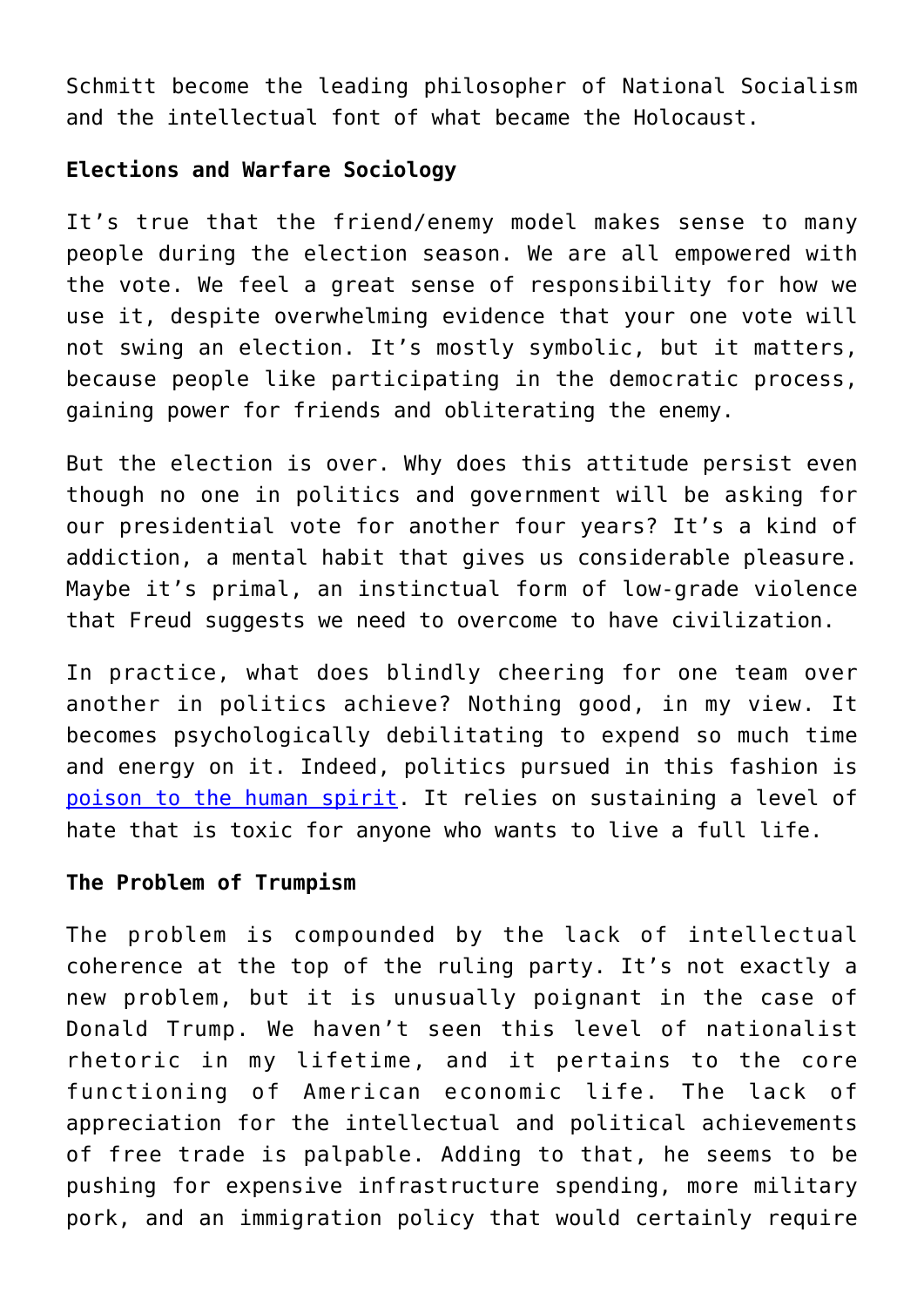extensive surveillance of American businesses.

At the same time, he has said some wonderful things about deregulation, tax cuts, bureaucracy downsizing, education, and health care, proposals dear to any liberty lover's heart.

At best, then, the agenda is confused. So people are weighing the relative benefits and costs. Will the benefits of tax cuts be so great as to make up for the downside of new tariffs? How bad will the immigration controls be compared with the supposed benefits to national security? And so on.

This is not just an intellectual exercise. The end game here is to answer the critical question: should we favor this team or oppose it?

## **Think for Yourself**

By maintaining your objectivity and principles in these times, you will be in the minority.

I suggest that this is the wrong way to think about the matter. We should not obsess over the question of whether we should cheer Trump or condemn him, become his fans or swing into opposition, defend him against enemies or become his enemies.

There is another approach. It is not easy in a hugely partisan political environment, but it is the right one. Stay independent, think clearly, watch carefully, adhere to principle, speak fearlessly, praise when good things happen and oppose when bad things happen, tell the truth as you see it, and otherwise be ever vigilant in defense of rights and liberties, yours and everyone's. To be steadfast and honest in these times is the height of political virtue.

"At all times sincere friends of freedom have been rare," says Lord Acton, "and its triumphs have been due to minorities."

So, yes, by maintaining your objectivity and principles in